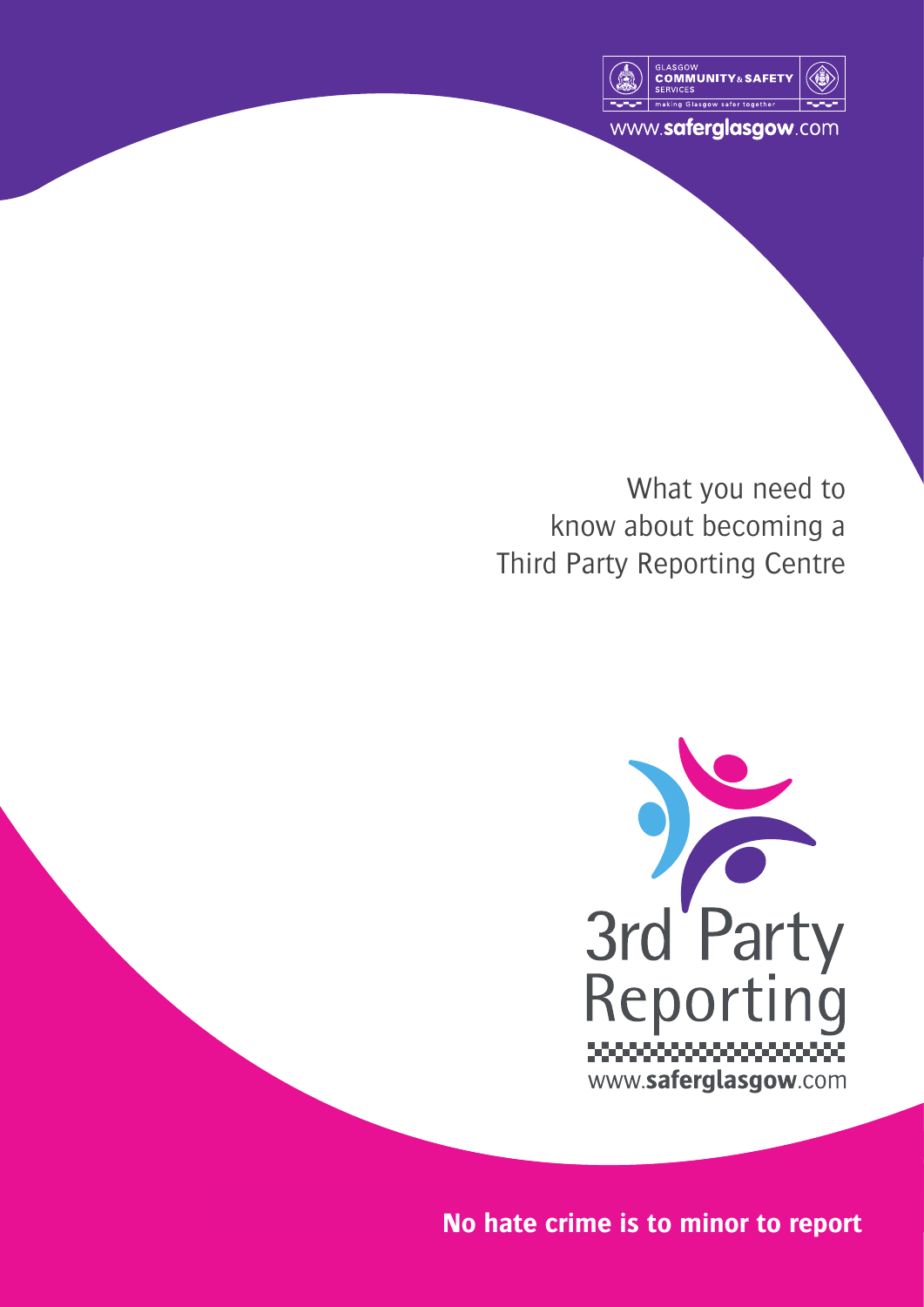### **What is Third Party Reporting?**

Many people, for a variety of reasons, are reluctant to report crime directly to the police. Third party reporting is a way to overcome this. Third Party Reporting Centres are organisations that have agreed to make reports to the police on behalf of victims who do not want to go directly to the police. This service is provided in addition to the organisations' core services.

All forms of crime are underreported to the police; however research consistently shows that hate crimes are much more underreported than other forms of crime. Therefore Third Party Reporting has become a key element of our approach to improve hate crime reporting.

# **Who Can Become a Third Party Reporting Centre?**

The best Third Party Reporting Centres are organisations who have a good relationship with their service users. Establishing the victims' trust is the key to a successful Third Party Reporting Centre.

If your organisation can provide staff and an environment where people feel comfortable enough to tell difficult stories about themselves then you are well on the way to becoming a successful Third Party Reporting Centre.

Some services will have client groups or customers who are disproportionately affected by crimes motivated by prejudice. Some examples of this are;

- Registered Social Landlords with a high proportion of BME tenants
- An LGBT helpline
- A service supporting people with learning disabilities
- An advice service for a particular faith group
- A health service targeting refugees

Any one can be a victim of a hate crime so we are not just asking specialist services to join the scheme. Every organisation should ask themselves, "Do I have role to play in putting a stop to hate crime? If the answer is "yes" then read on.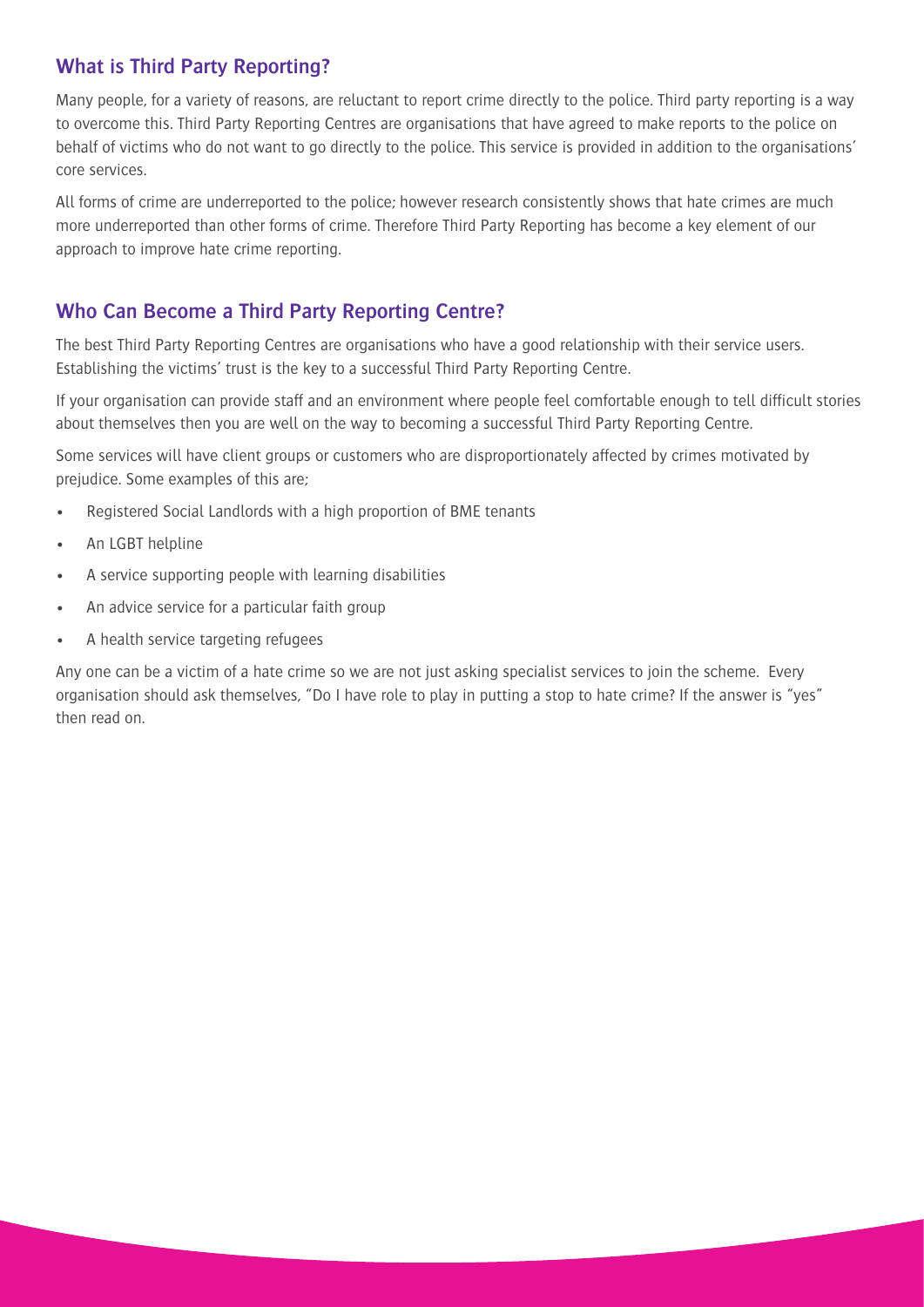## **What Is Expected of Third Party Reporting Centres?**

- Adopt an approach to hate crime that is based on the following "an incident is aggravated by prejudice if it is perceived to be aggravated by prejudice by the victim or any other person"
- Promote Third Party Reporting e.g. staff training, posters, stickers, leaflets)
- Encourage staff to be aware of hate crime
- Explore the option of reporting incidents to the Police
- Adopt a zero tolerance approach to hate incidents
- Link with your local liaison officer
- Engage with the 3rd Party Network
- Provide a positive, confidential and supportive environment for the individual who reports
- Encourage staff to be aware of hate crime and its damaging affects
- Work with the victim to access appropriate supports to deal with the aftermath

# **What Support Can Third Party Reporting Centres Expect?**

- A named contact within your local police division who can advise and liaise with you
- Acknowledgement from the police when a Third Party Report is submitted
- Updates from the police on progress of a Third Party Report
- Promotional materials and publicity for hate crime and Third Party Reporting
- Training for new staff and refreshers for existing staff
- Updates on policy and legal changes
- Regular opportunities to network with other Third Party Reporting Sites

#### **Would you like To Find Out More?**

Please give us your contact details and we'll be in touch

| Does your service focus on clients who have any of the following characteristics:<br>Faith or Religious Groups    <br>LGBT<br>BME<br>What Area does your organisation cover?                                                                                                                                                                                                                                                                                                                 | Disabled people |
|----------------------------------------------------------------------------------------------------------------------------------------------------------------------------------------------------------------------------------------------------------------------------------------------------------------------------------------------------------------------------------------------------------------------------------------------------------------------------------------------|-----------------|
| Local (Please State Where): Note that the state of the state of the state of the state of the state of the state of the state of the state of the state of the state of the state of the state of the state of the state of th<br>City Wide<br>Strathclyde<br>Other: and the control of the control of the control of the control of the control of the control of the control of the control of the control of the control of the control of the control of the control of the control of t |                 |